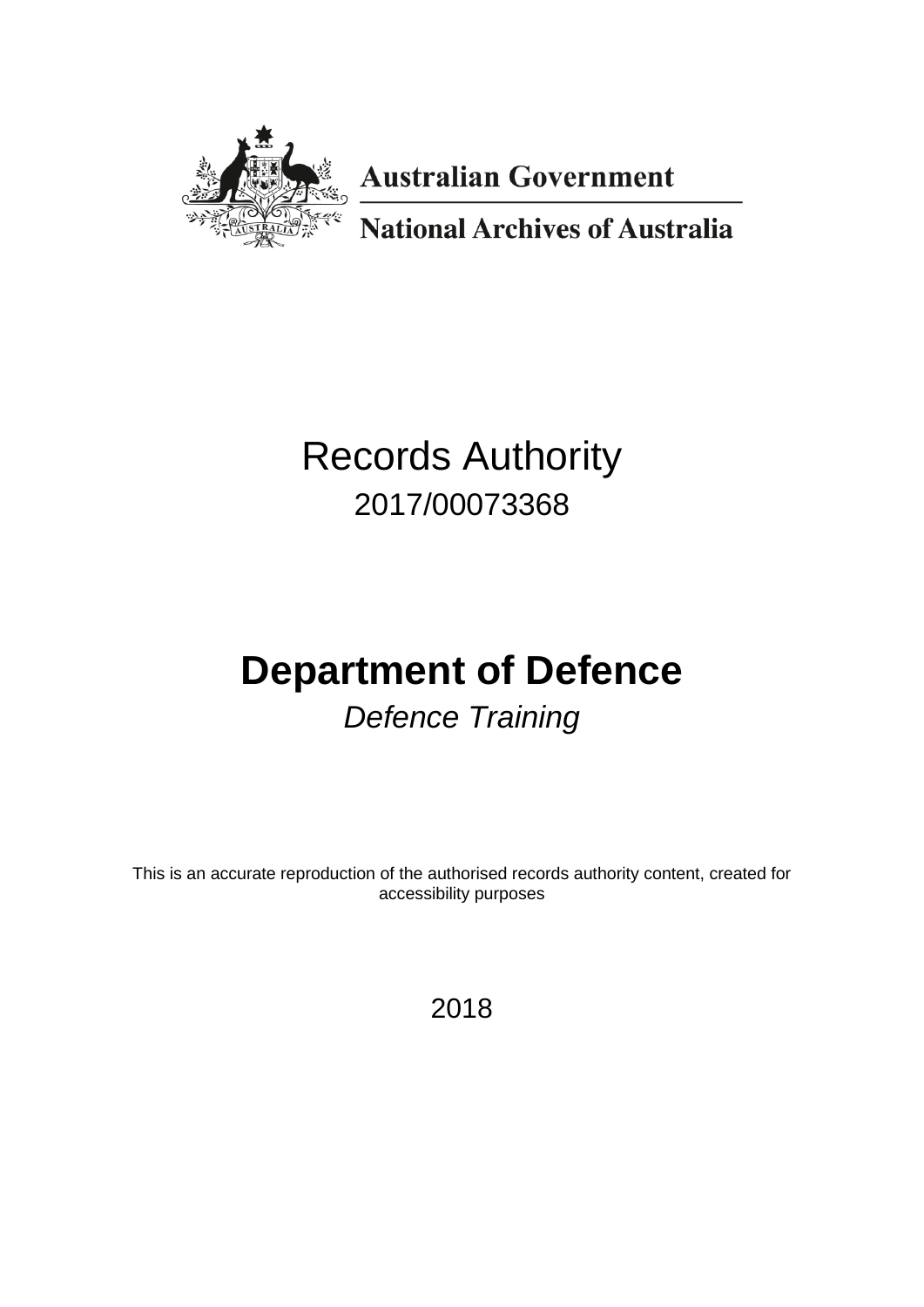

© Commonwealth of Australia (National Archives of Australia) 2018

#### **Copyright**

This product, excluding the National Archives of Australia logo, Commonwealth Coat of Arms or registered trademark, has been licensed under a Creative Commons Attribution-Non-Commercial (CC-BY-NC) Version 4.0 International Licence. You may share, copy, redistribute, remix, transform and build upon this work for non-commercial purposes only. However, you must attribute the National Archives of Australia as the copyright holder of the original work, include the attribution as set out below and indicate if changes were made. The full terms and conditions of this licence are available at [www.creativecommons.org.](http://www.creativecommons.org/)

#### **Attribution**

This records authority is licenced by the Commonwealth of Australia (National Archives of Australia) under a Creative Commons Attribution-Non-Commercial (CC-BY-NC) Version 4.0 International Licence. The original version can be found [on our website](http://www.naa.gov.au/)**.**

#### **Accessibility**

This is an accurate reproduction of the authorised records authority content, created for accessibility purposes.

#### **Contact Us**

Enquiries relating to copyright or accessibility should be emailed to [recordkeeping@naa.gov.au](mailto:recordkeeping@naa.gov.au)**.**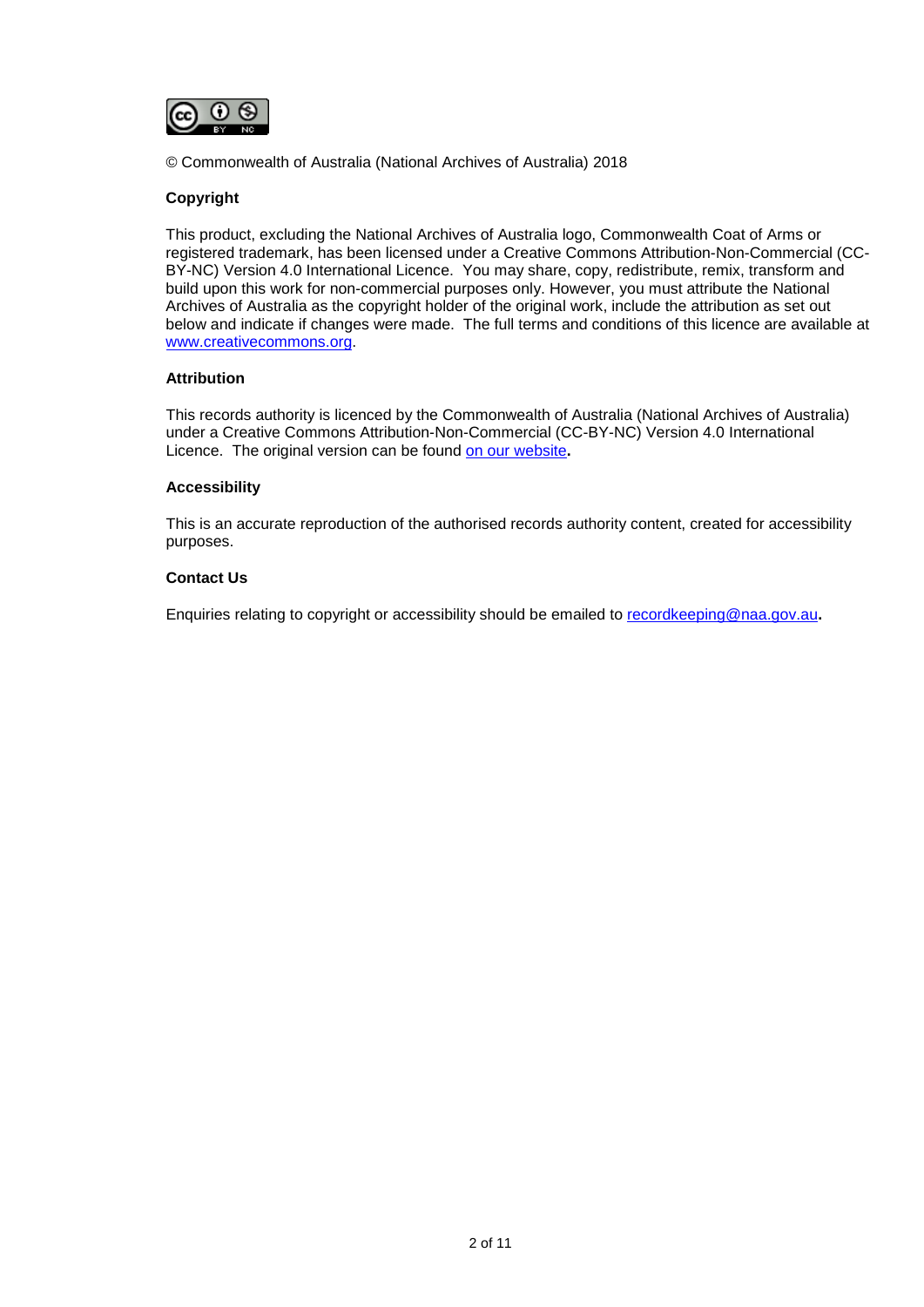### **CONTENTS**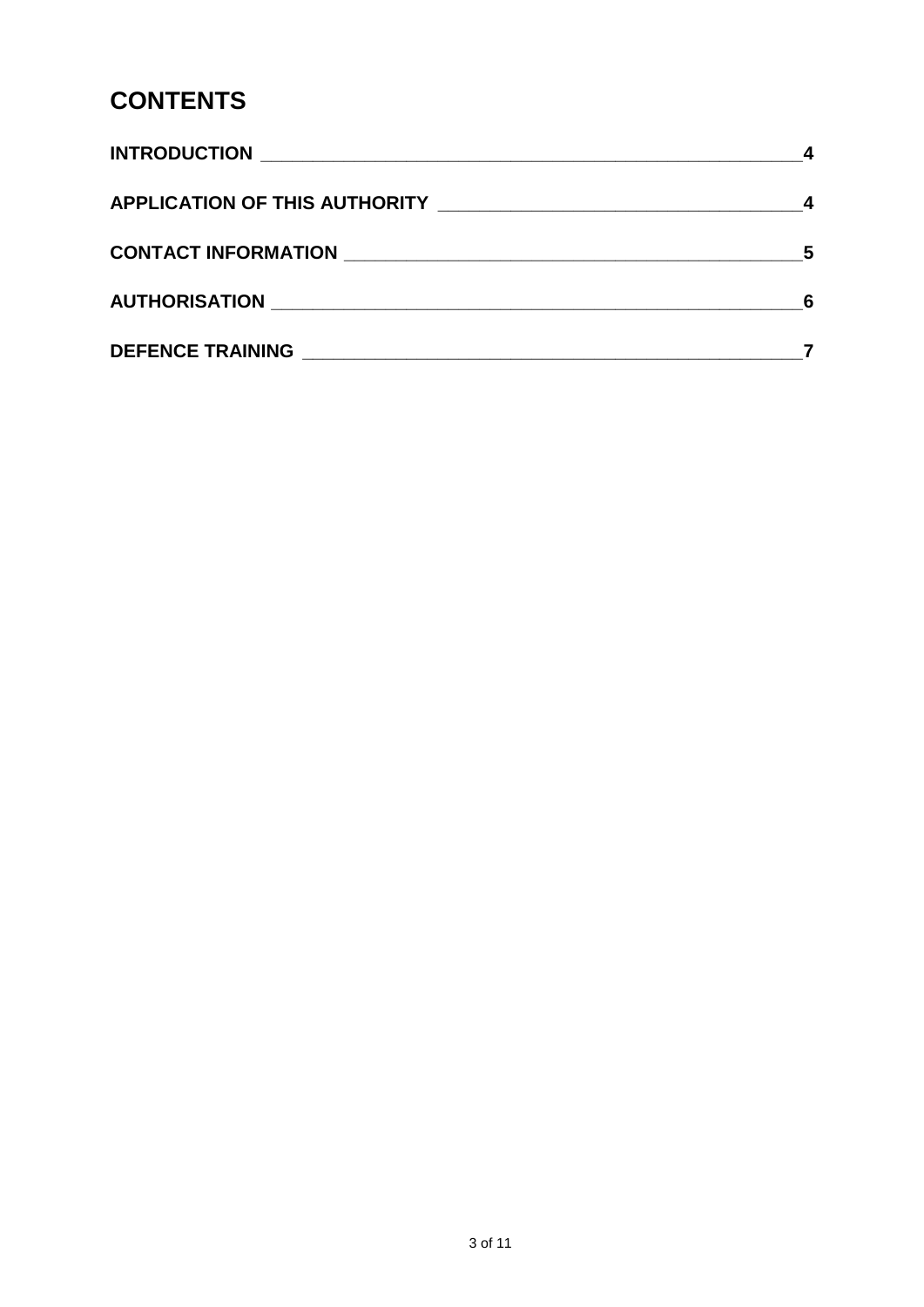### <span id="page-3-0"></span>**INTRODUCTION**

The Department of Defence and the National Archives of Australia have developed this records authority to set out the requirements for keeping or destroying records for the core business areas of Defence Training. It represents a significant commitment on behalf of the Department to understand, create and manage the records of its activities.

This authority is based on the identification and analysis of the business of the Department. It takes into account the agency's legal and organisational information management requirements, and the interests of stakeholders, the agency and the National Archives.

The authority sets out those records that need to be retained as national archives and specifies the minimum length of time that temporary records need to be kept. This authority gives the Department permission under the *Archives Act 1983*, for the destruction of the temporary records described after the minimum retention period has expired. Retention periods for these temporary records are based on: an assessment of business needs; broader organisational accountability requirements; and community expectations, and are approved by the National Archives on the basis of information provided by the agency.

As changes in circumstances may affect future information management requirements, the periodic review of this authority is recommended. All amendments must be approved by the National Archives.

### <span id="page-3-1"></span>**APPLICATION OF THIS AUTHORITY**

- 1. This authority supersedes Records Authorities RDS.503 (1988) and RDAs 598 (1989), 782 (1991), 938 (1992), 1220 (1995) and CA3907-1 (1988). The superseded records authorities cannot be used by the Department to sentence records after the date of issue of this authority.
- 2. This authority supersedes classes 78, 88, 89 and 92 in RDS.508 (1988) Air Force Headquarters Support Command. The superseded classes cannot be used by the Department to sentence records after the date of issue of this authority.
- 3. This authority supersedes class 7 in RDA 630 Central Army Records Office. The superseded class cannot be used by the Department to sentence records after the date of issue of this authority.
- 4. This authority supersedes class 3 in RDA 745 (1991) Army Headquarters Logistic Command, Victoria. The superseded class cannot be used by the Department to sentence records after the date of issue of this authority.
- 5. This authority partially supersedes records authority class 6 and fully supersedes classes 126 to 129 in RDA 1157 (1994) Maritime Commander Australia. Care must be applied when sentencing records after the date of issue of this authority.
- 6. This authority partially supersedes records authority class 6 and fully supersedes classes 126 to 129 RDA 1222 (1995) Flag Officer Naval Support Command. Care must be applied when sentencing records after the date of issue of this authority.
- 7. This authority partially supersedes classes 1 to 3 in RDA 1357 (1998) Army Units, Formation HQ's, Regional MD HQ's, and Defence Corporate Support Centres. Care must be applied when sentencing records after the date of issue of this authority.
- 8. This authority is to be used to determine how long records must be kept. Records are matched to the relevant core business and records class in the authority.
	- Where the minimum retention period has expired and the records are not needed for Departmental business they should be destroyed as authorised in this authority;
	- Records that have not reached the minimum retention period must be kept until they do; and
	- Records that are identified as 'retain as national archives' are to be transferred to the National Archives for preservation.
- 9. This authority should be used in conjunction with general records authorities such as:
	- the Administrative Functions Disposal Authority (AFDA) and/or AFDA Express issued by the National Archives to cover business processes and records common to Australian Government agencies; and
	- General Records Authority 31 Destruction of source or original records after digitisation, conversion or migration (2015)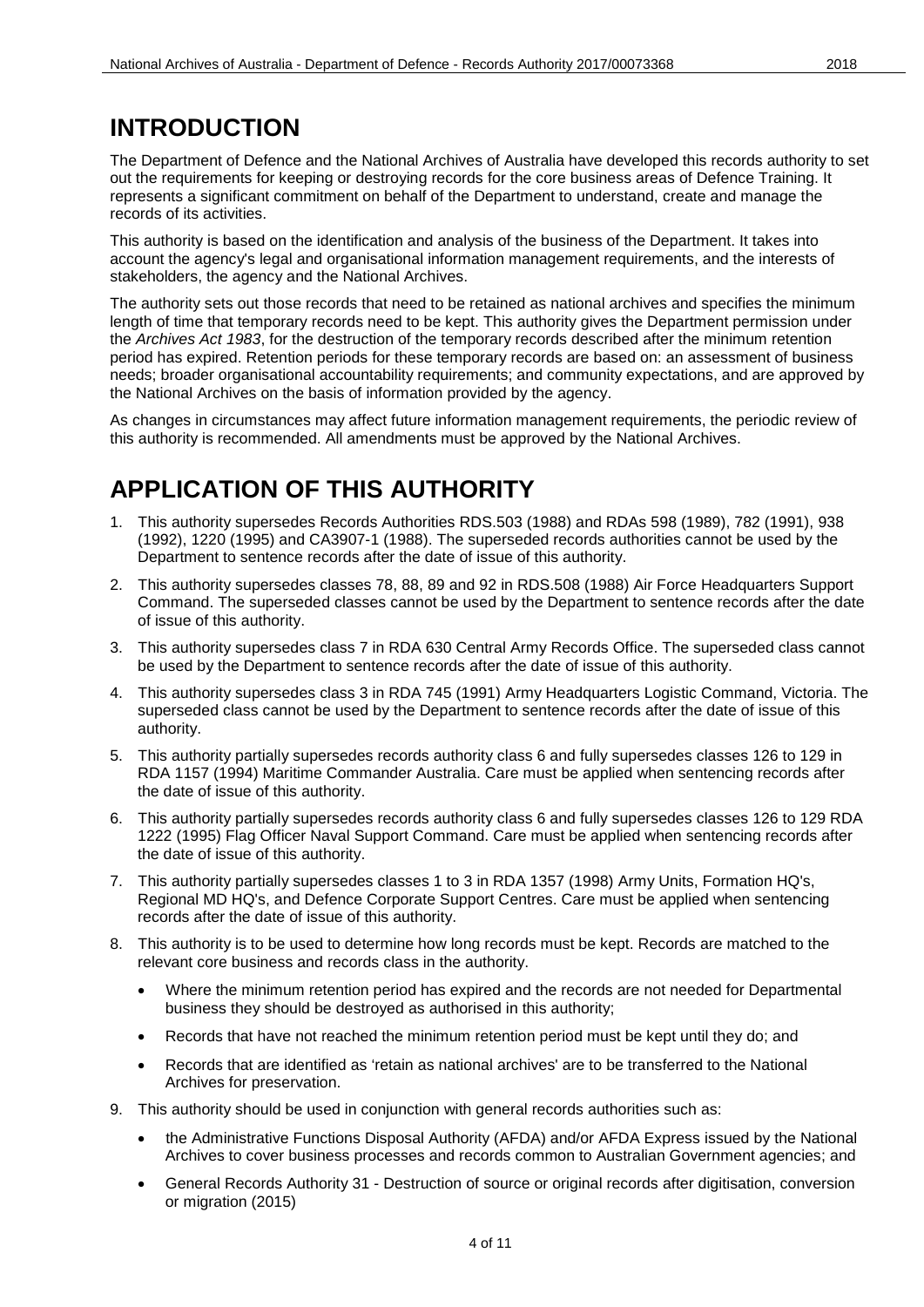- 
- 10. The normal administrative practice (NAP) provision of the *Archives Act 1983* gives agencies permission to destroy certain records without formal authorisation. This usually occurs where records are duplicated, facilitative or for short-term use only. NAP does not replace arrangements agreed to in this authority but can be used as a tool to assist in identifying records for destruction together with an agency's records authority or authorities, and with AFDA and AFDA Express. The National Archives recommends that agencies develop and implement a NAP policy. Advice and guidance on destroying records as a normal administrative practice and on how to develop an agency NAP policy is available from the National Archives' website at [www.naa.gov.au.](http://www.naa.gov.au/)
- 11. Records that are reasonably likely to be needed as evidence in a current or future judicial proceeding or are subject to a request for access under the *Archives Act 1983*, the *Freedom of Information Act 1982* or any other relevant act must not be destroyed until the action has been completed.
- 12. Records subject to a disposal freeze must not be destroyed until the freeze has been lifted. Further information about disposal freezes and whether they affect the application of this authority is available from the National Archives website at [www.naa.gov.au.](http://www.naa.gov.au/)
- 13. Where the method of recording information changes (for example from a manual system to a digital system, or when information is migrated from one system to a new system) this authority can still be applied, providing the records document the same core business. The information must be accessible for the period of time prescribed in this authority. The Department will need to maintain continuing access to the information, including digital information, for the periods prescribed in this records authority or until the information is transferred into the custody of the National Archives.
- 14. In general, retention requirements indicate a minimum period for retention. The Department may extend minimum retention periods if it considers that there is an administrative need to do so, without further reference to the National Archives. Where the Department believes that its accountability will be substantially compromised because a retention period or periods are not adequate, it should contact the National Archives for review of the retention period.
- 15. Records coming within 'retain as national archives' classes in this authority have been determined to be part of the archival resources of the Commonwealth under section 3C of the *Archives Act 1983*. The determination of Commonwealth records as archival resources of the Commonwealth obliges agencies to transfer the records to the National Archives when they cease to be current and, in any event, within 15 years of the records coming into existence, under section 27 of the *Archives Act 1983*.
- 16. Records in the care of agencies should be appropriately stored, managed and preserved. Agencies need to meet this obligation to ensure that the records remain authentic and accessible over time. Under Section 31 of the *Archives Act 1983*, access arrangements are required for records that become available for public access including those records that remain in agency custody.
- 17. Appropriate arrangements should be made with the National Archives when records are to be transferred into custody. The National Archives accepts for transfer only those records designated as national archives. Records created digitally after 1 January 2016 can be transferred in digital formats only.
- 18. Advice on how to use this authority is available from the Defence information manager. If there are problems with the application of the authority that cannot be resolved, please contact the National Archives.

# <span id="page-4-0"></span>**CONTACT INFORMATION**

For assistance with this authority or for advice on other information management matters, please contact National Archives' [Agency Service Centre](http://reftracker.naa.gov.au/reft000.aspx?pmi=jpGkKEm4vT)**.**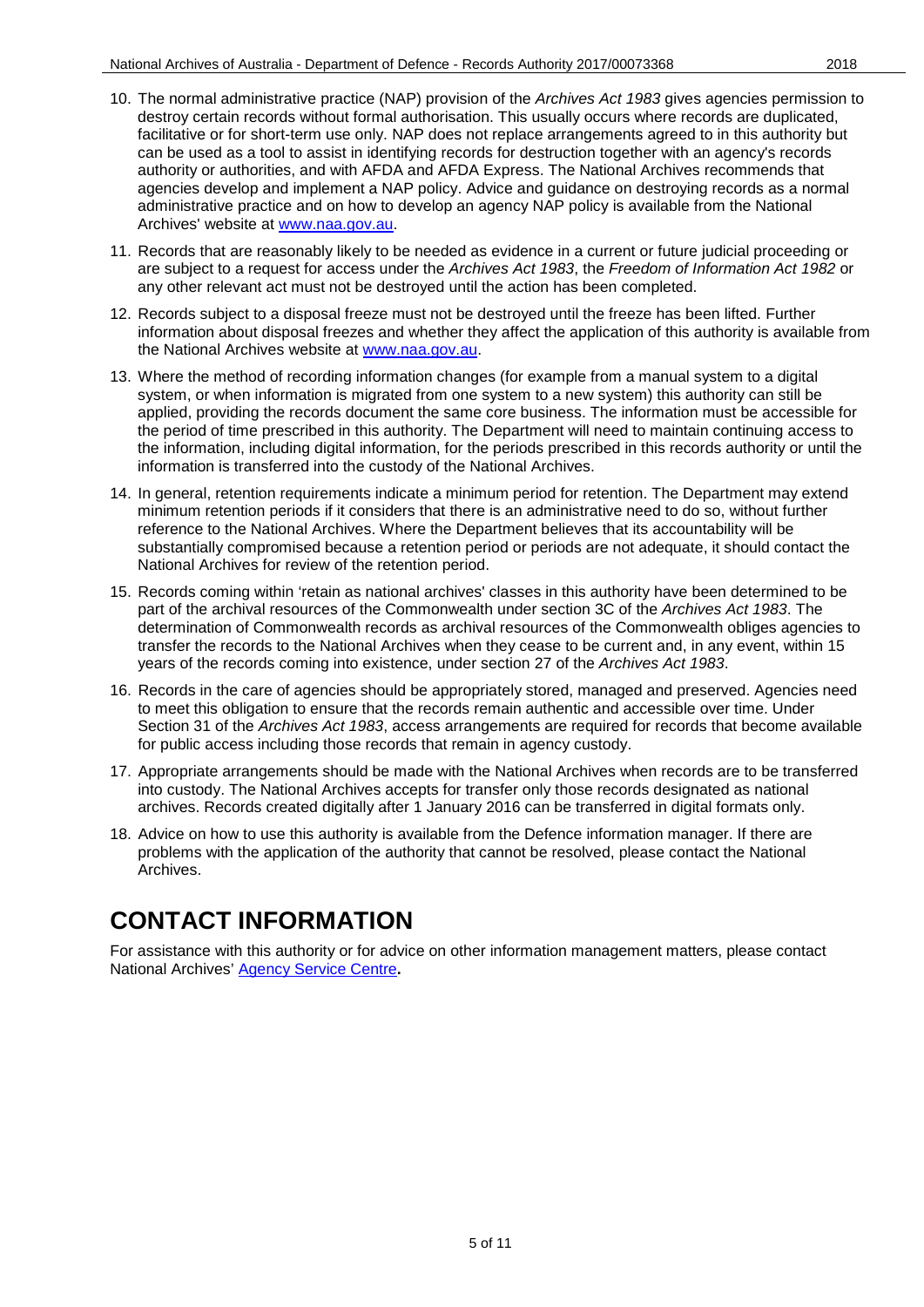### <span id="page-5-0"></span>**AUTHORISATION**

#### **RECORDS AUTHORITY 2017/00073368**

**Person to whom notice of authorisation is given:**

Greg Moriarty **Secretary** Department of Defence Russell Offices Canberra ACT 2600

| <b>Purpose:</b>     | Authorises arrangements for the disposal of records in accordance with<br>Section 24(2)(b) of the Archives Act 1983                                                                             |
|---------------------|-------------------------------------------------------------------------------------------------------------------------------------------------------------------------------------------------|
|                     | Determines records classed as 'Retain as national archives' in this<br>records authority to be part of the archival resources of the<br>Commonwealth under section 3C of the Archives Act 1983. |
|                     |                                                                                                                                                                                                 |
| <b>Application:</b> | All core business records relating to Defence Training.                                                                                                                                         |
|                     |                                                                                                                                                                                                 |

This authority gives permission for the destruction, retention or transfer to the National Archives of Australia of the records described. This authority will apply only with the consent of the agency currently responsible for the business documented in the records described.

Authorising Officer **Contract Contract Contract Contract Contract Contract Contract Contract Contract Contract Contract Contract Contract Contract Contract Contract Contract Contract Contract Contract Contract Contract Con** Teressa Ward **6 April 2018** Assistant Director-General National Archives of Australia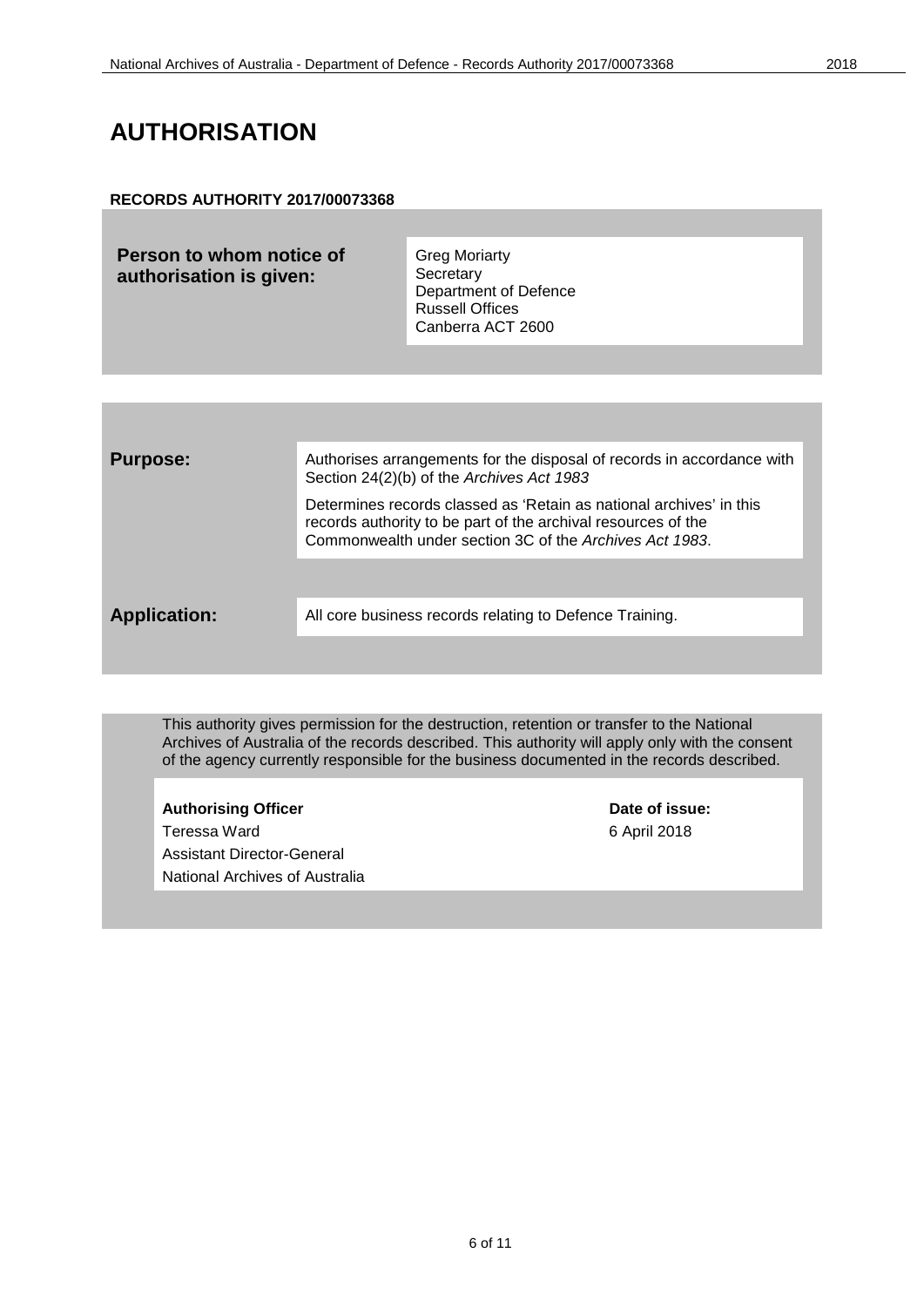<span id="page-6-0"></span>Defence training is the core business of training individuals and force elements to develop the knowledge, skills and attitudes that enable the Australian Defence Force (ADF) to conduct successful military operations. It is a systematic approach to training that focuses on developing military capabilities across the three Services (Navy, Army and Air Force), joint force elements, regular and reserve forces, individuals and collective force elements (including participants from other Government agencies and multinational forces). ADF training progresses from generic military foundation training to specific operational training. Includes providing vocational education and training (VET) as a Registered Training Organisation (RTO) in accordance with the National Skills Framework (NSF). Also includes conducting exercises and evaluating and implementing lessons learned for:

- Combined Exercises involving one or more Services combined with overseas forces;
- Joint Exercises involving two or more Services; and
- Single Service Exercises involving only one Service.

Governance of Defence Training is supported by a variety of systems that include:

- Systems Approach to Defence Learning (SADL)
- **Materiel Capability Life Cycle**
- Preparedness Management System.

The core tasks associated with Defence Training include:

- Training governance to ensure clearly defined roles and responsibilities are in place to manage and monitor training;
- Developing training governance support systems such as the Systems Approach to Defence Learning;
- Conducting nationally accredited training by Defence registered training organisations (RTOs);
- Providing shared training across multiple Services as rationalised training;
- Developing the capability to identify and implement lessons learned from training and exercises;
- Contributing to the development and maintenance of Defence doctrine;
- Developing training strategies, models and concepts;
- Training direction and management;
- Training design; and
- Planning and conducting exercises, including the evaluation of participant (training audience) performance.

The performance of the core business is supported by general activities such as:

- Developing and evaluating Defence Training policies and directives;
- Developing training manuals, handbooks and procedures; and
- Managing strategic training and education committees, groups, boards and forums

#### *Cross references to other Defence records authorities*

*For the selection and management of personnel undertaking training, education or personal development external to a Defence organisation, use MILITARY PERSONNEL, HEALTH, WELFARE AND CLAIMS.*

*For support to the operational deployment cycle other than training design and the conduct of exercises, use DEFENCE OPERATIONS.*

*For investigations, appeals and grievances arising from non-accredited training, use MILITARY PERSONNEL, HEALTH, WELFARE AND CLAIMS.*

*For further information regarding the Capability Life Cycle, use CAPABILITY DEVELOPMENT, ACQUISITION AND DISPOSAL.*

*For further information regarding the Preparedness Management System (PMS), use DEFENCE STRATEGY AND ADVICE.*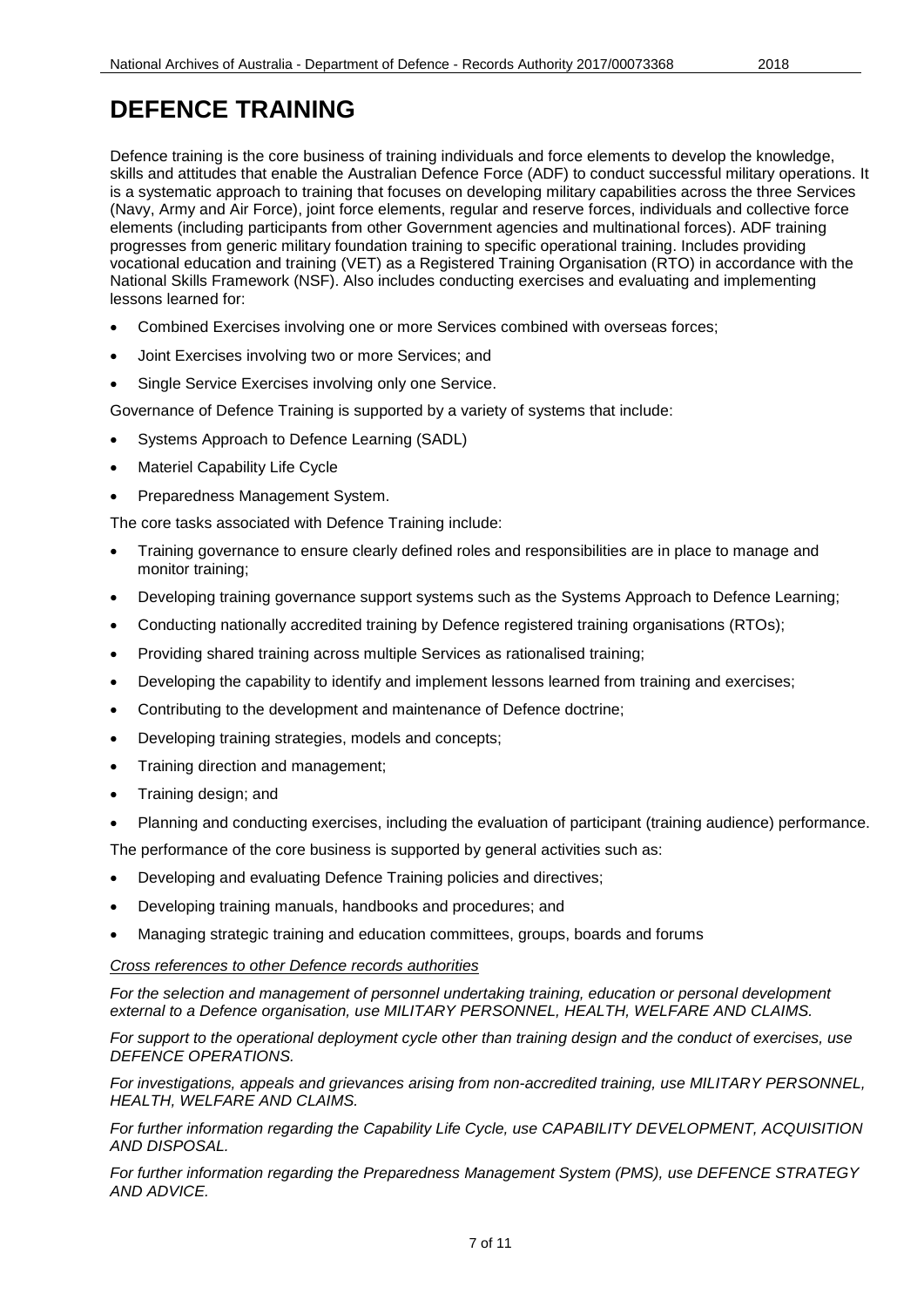*For military and political strategies and Defence doctrine underlying training, use DEFENCE STRATEGY AND ADVICE.*

*Cross references to AFDA Express*

*For Defence training films, videos and other audio visual material, use PUBLICATION.*

| <b>Class no</b> | <b>Description of records</b>                                                                                                                                                                                                                                   | <b>Disposal action</b> |
|-----------------|-----------------------------------------------------------------------------------------------------------------------------------------------------------------------------------------------------------------------------------------------------------------|------------------------|
| 62296           | Records documenting:                                                                                                                                                                                                                                            | Retain as national     |
|                 | Lessons learned documentation distributed through:                                                                                                                                                                                                              | archives               |
|                 | dissemination plans;<br>$\bullet$                                                                                                                                                                                                                               |                        |
|                 | lessons library data;                                                                                                                                                                                                                                           |                        |
|                 | lessons learned reports, briefs and bulletins;<br>٠                                                                                                                                                                                                             |                        |
|                 | lessons learned conferences, seminars and forums;<br>$\bullet$                                                                                                                                                                                                  |                        |
|                 | Australian Defence Force Activity Analysis Database System<br>٠<br>(ADFAADS) submissions; and                                                                                                                                                                   |                        |
|                 | ADF Enterprise Lessons Information System data.<br>$\bullet$                                                                                                                                                                                                    |                        |
|                 | finalised training doctrine, including approval process.                                                                                                                                                                                                        |                        |
|                 | Combined and joint exercises either hosted by the ADF or in which<br>Australia participates such as Exercise Talisman Sabre or Exercise<br>Rim of the Pacific (RIMPAC). Includes:                                                                               |                        |
|                 | exercise planning groups focussed on the initiation,<br>$\bullet$<br>deconfliction and synchronisation of ADF exercises;                                                                                                                                        |                        |
|                 | initiation and planning of specific exercises including the<br>٠<br>records that detail key exercise appointments, exercise scoping<br>guidance, exercise concepts and warning orders or orders for<br>exercise stakeholders (including the training audience); |                        |
|                 | conduct of detailed planning conferences for the purpose of<br>$\bullet$<br>bringing the exercise stakeholders together to review and<br>progress exercise planning and resolve issues;                                                                         |                        |
|                 | exercise instructions that provides the detailed exercise<br>$\bullet$<br>management plans and supporting concepts for a specific<br>exercise;                                                                                                                  |                        |
|                 | real world, reality based or fictitious scenario, operating<br>٠<br>environment and training adversary used as part of an exercise<br>or training;                                                                                                              |                        |
|                 | conduct of the exercise from beginning to end, i.e. from<br>٠<br>STARTEX to ENDEX;                                                                                                                                                                              |                        |
|                 | exercise monitoring and control by Exercise Control (EXCON)<br>٠<br>during the conduct of an exercise; and                                                                                                                                                      |                        |
|                 | implementation of the exercise evaluation plan whereby the<br>$\bullet$<br>training audience performance is measured against specific<br>standards and measures.                                                                                                |                        |
|                 | summary information tracking training and education events and<br>activities of individuals within the ADF.                                                                                                                                                     |                        |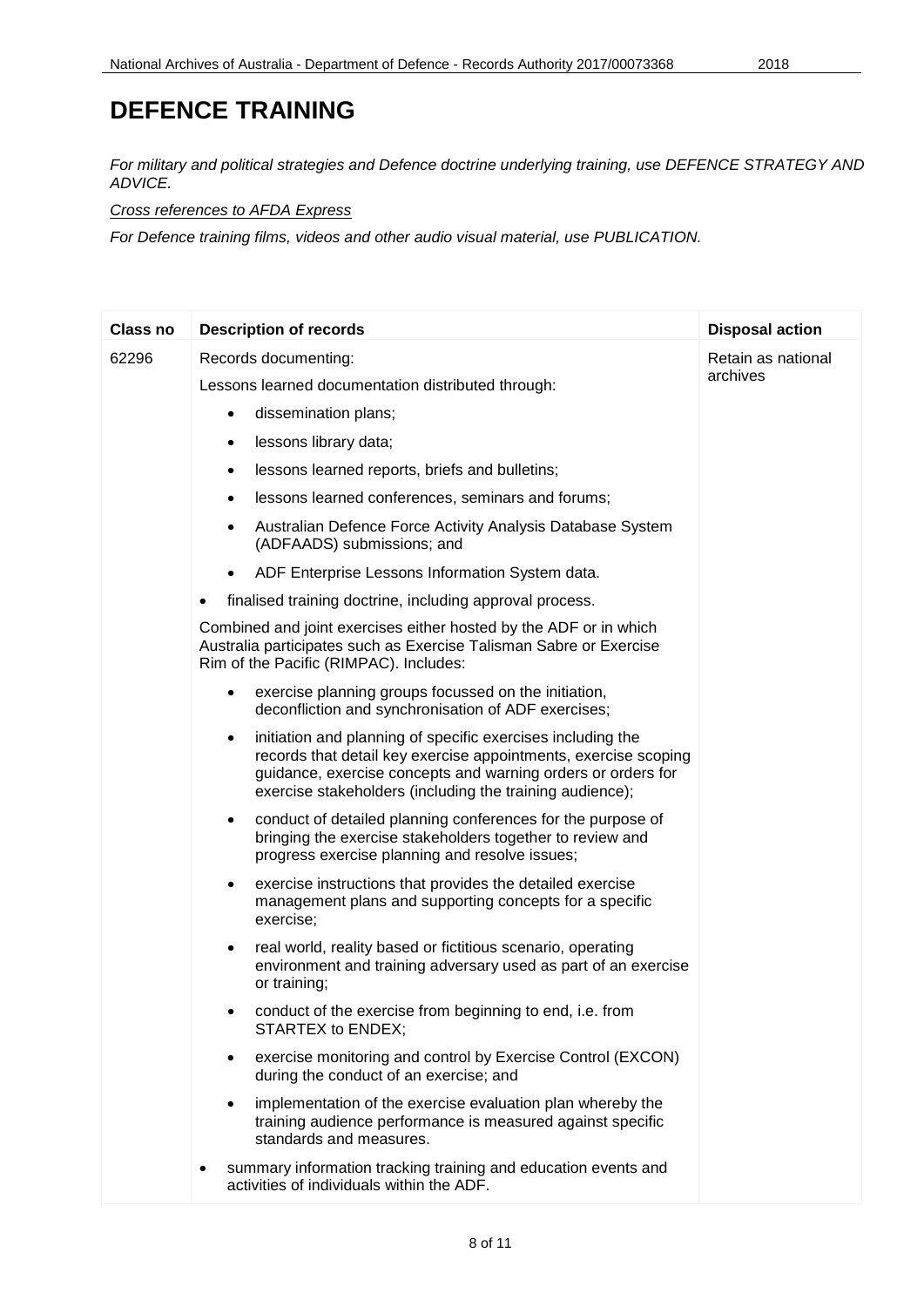| Class no | <b>Description of records</b>                                                                                                                                                                                                                                                | <b>Disposal action</b>    |
|----------|------------------------------------------------------------------------------------------------------------------------------------------------------------------------------------------------------------------------------------------------------------------------------|---------------------------|
|          | [For single service exercises, use class 62298.                                                                                                                                                                                                                              |                           |
|          | For strategic agreements and understandings relating to combined<br>exercises, use DEFENCE STRATEGY AND ADVICE.                                                                                                                                                              |                           |
|          | For career management aspects of individuals, use DEFENCE<br>PERSONNEL, HEALTH, WELFARE AND CLAIMS.]                                                                                                                                                                         |                           |
| 62297    | Records documenting:                                                                                                                                                                                                                                                         | Destroy 75 years          |
|          | Assessment outcomes of an RTO for specific training packages.<br>Includes:                                                                                                                                                                                                   | after action<br>completed |
|          | trainee results;<br>$\bullet$                                                                                                                                                                                                                                                |                           |
|          | qualifications;<br>٠                                                                                                                                                                                                                                                         |                           |
|          | Statements of Attainment (SOA);<br>٠                                                                                                                                                                                                                                         |                           |
|          | transcripts and results summaries;<br>٠                                                                                                                                                                                                                                      |                           |
|          | registers;<br>٠                                                                                                                                                                                                                                                              |                           |
|          | Accreditation Handbook identifying pathway information to<br>٠<br>each accredited outcome; and                                                                                                                                                                               |                           |
|          | notifications.<br>$\bullet$                                                                                                                                                                                                                                                  |                           |
|          | Training strategies and frameworks developed to meet single service<br>and joint capability, training and preparedness requirements and<br>direction.                                                                                                                        |                           |
| 62298    | Records documenting:                                                                                                                                                                                                                                                         | Destroy 30 years          |
|          | strategic-level committees and groups formed to provide training<br>governance oversight and strategic level training guidance.                                                                                                                                              | after action<br>completed |
|          | the initial accreditation and continuous compliance of an RTO<br>$\bullet$<br>including the development and implementation of accredited<br>training standards and policies, compliance with legislative and<br>regulatory requirements and mandatory or optional standards. |                           |
|          | allegations and subsequent investigations of any alleged<br>misconduct (excluding sexual misconduct) relating to an RTO that<br>affects a training program or course.                                                                                                        |                           |
|          | normal internal and external RTO reports.<br>$\bullet$                                                                                                                                                                                                                       |                           |
|          | overarching governance and management of rationalised training<br>$\bullet$<br>across the Defence.                                                                                                                                                                           |                           |
|          | The following aspects of the Defence lessons learned system:                                                                                                                                                                                                                 |                           |
|          | the collection of training data associated with potential lessons<br>$\bullet$<br>for the purpose of further lessons analysis;                                                                                                                                               |                           |
|          | the analysis of training data associated with potential lessons;<br>$\bullet$                                                                                                                                                                                                |                           |
|          | the presentation of lessons identified to leadership and the<br>$\bullet$<br>decisions associated with the progression of the lessons<br>identified through subsequent phases of the lessons learned<br>system;                                                              |                           |
|          | preparation, implementation and monitoring of remedial action<br>plans as part of the lessons learned implement phase; and                                                                                                                                                   |                           |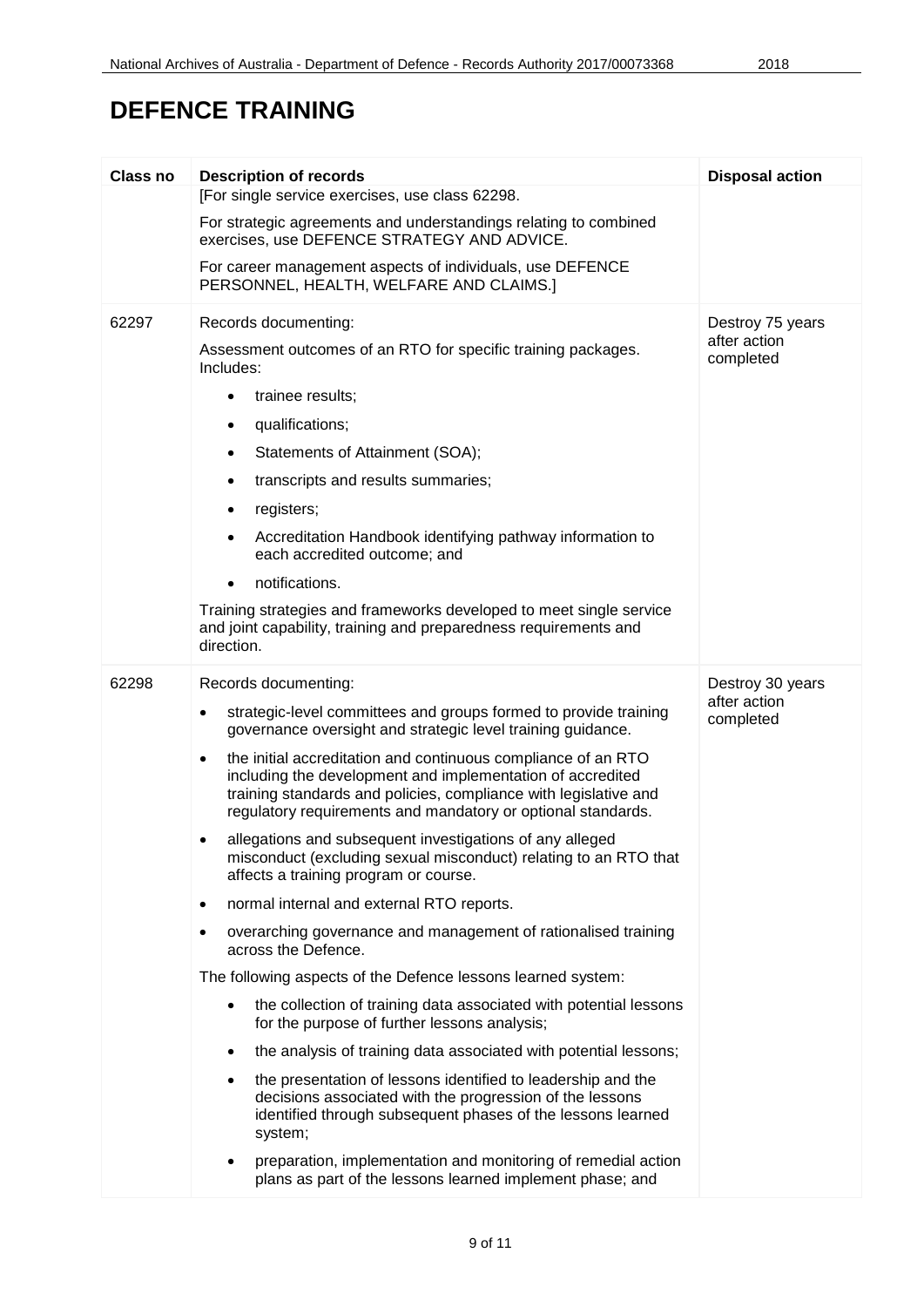| <b>Class no</b> | <b>Description of records</b>                                                                                                                                                                                                                                   | <b>Disposal action</b>    |
|-----------------|-----------------------------------------------------------------------------------------------------------------------------------------------------------------------------------------------------------------------------------------------------------------|---------------------------|
|                 | the validation of original observations corrected.                                                                                                                                                                                                              |                           |
|                 | the development and promulgation of training direction and<br>requirements.                                                                                                                                                                                     |                           |
|                 | management of directed training course attendance.<br>$\bullet$                                                                                                                                                                                                 |                           |
|                 | master sets of training handbooks, manuals and codes of conduct<br>$\bullet$<br>produced for the purpose of standardising training implementation<br>and detailing appropriate training methods and approaches.                                                 |                           |
|                 | The following aspects of the Systems Approach to Defence Learning<br>(SADL):                                                                                                                                                                                    |                           |
|                 | final documents relating to qualifications and competencies<br>$\bullet$<br>associated with the implementation of training; and                                                                                                                                 |                           |
|                 | final documents relating to the continuous implementation of<br>$\bullet$<br>learning activities and associated assessments and the training<br>review process.                                                                                                 |                           |
|                 | Exercises other than those covered in Class 62296:                                                                                                                                                                                                              |                           |
|                 | exercise planning groups at the single level focussed on the<br>$\bullet$<br>initiation, deconfliction and synchronisation of ADF exercises;                                                                                                                    |                           |
|                 | initiation and planning of specific exercises including the<br>٠<br>records that detail key exercise appointments, exercise scoping<br>guidance, exercise concepts and warning orders or orders for<br>exercise stakeholders (including the training audience); |                           |
|                 | conduct of detailed planning conferences for the purpose of<br>٠<br>bringing the exercise stakeholders together to review and<br>progress exercise planning and resolve issues;                                                                                 |                           |
|                 | exercise instructions that provides the detailed exercise<br>٠<br>management plans and supporting concepts for a specific<br>exercise;                                                                                                                          |                           |
|                 | real world, reality based or fictitious scenario, operating<br>$\bullet$<br>environment and training adversary used as part of an exercise<br>or training;                                                                                                      |                           |
|                 | conduct of the exercise from beginning to end, i.e. from<br>STARTEX to ENDEX;                                                                                                                                                                                   |                           |
|                 | exercise monitoring and control by Exercise Control (EXCON)<br>$\bullet$<br>during the conduct of an exercise; and                                                                                                                                              |                           |
|                 | implementation of the exercise evaluation plan whereby the<br>$\bullet$<br>training audience performance is measured against specific<br>standards and measures.                                                                                                |                           |
|                 | [For lessons learned relating to combined and joint exercises use Class<br>62296]                                                                                                                                                                               |                           |
| 62428           | Records documenting:                                                                                                                                                                                                                                            | Destroy 20 years          |
|                 | the development, establishment and implementation of single<br>service and joint policies and directives related to training other<br>than those records covered in Class 62296; and                                                                            | after action<br>completed |
|                 | management of overseas training and education.                                                                                                                                                                                                                  |                           |